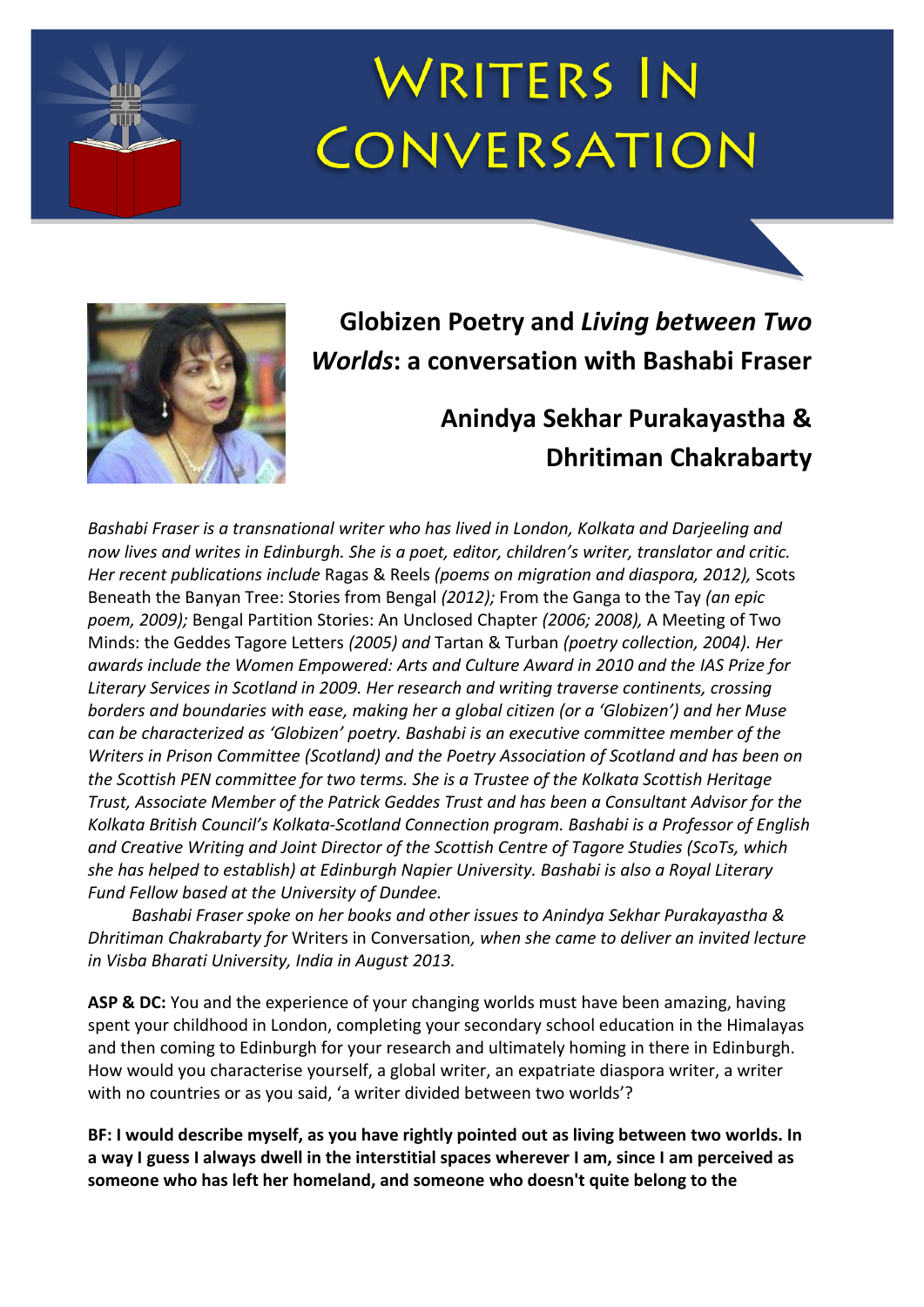**'somewhere' she has arrived at. There is no hostility in either perception, just an acceptance by Indians in India that I now live somewhere else and that I don't quite belong in the eyes of the host community in Scotland. However, there is a certain comfort for fellow Indians in India, that my loyalties remain with my 'earth mother', that I continue to write about India and will remain her cultural ambassador wherever I am. I guess social scientists would assign me the position of the** *insider-outsider* **now, even in my own country. I consider myself a transnational poet and academic. I cross and re-cross the borders between Britain and India with curiosity and interest. My in-between positioning gives me a certain advantage, an objectivity and even a weapon with which I can question, challenge, reflect on issues in both my countries, without feeling the need to conform to the 'norm'. I cross borders and boundaries with ease now, excited every time I visit India and calmly relieved when I come back to Scotland. There is no sense of ever having left 'home', as there is a sense of homecoming in both journeys. As a transnational writer, I carry my two worlds with me – always.**

**ASP & DC:** While asking you to comment on a united-divided world, one really finds it hard to resist quoting the following lines:

> In all those years Before we knew that butterflies Were free to share our separate skies That they could cross with graceful ease To alight on stationary trees On either side of this strange line That separates yours from mine For whose existence we rely Entirely on our inward eye This border by whose callous side Our inert wheel lies stultified This border that cuts like a knife Through the waters of our life Slicing fluid rivers with The absurdity of a new myth That denies centuries Of friendships and families This border that now decrees One shared past with two histories This border that now decides The sky between us as two skies This border born of blood spilt free Makes you my friend, my enemy.

Bashabi Fraser, Transnational Writer. Anindya Sekhar Purakayastha & Dhritiman Chakrabarty. Writers in Conversation Vol. 1 no. 2, August 2014 [http://fhrc.flinders.edu.au/writers\\_in\\_conversation/](http://fhrc.flinders.edu.au/writers_in_conversation/)

 $\_$  , and the set of the set of the set of the set of the set of the set of the set of the set of the set of the set of the set of the set of the set of the set of the set of the set of the set of the set of the set of th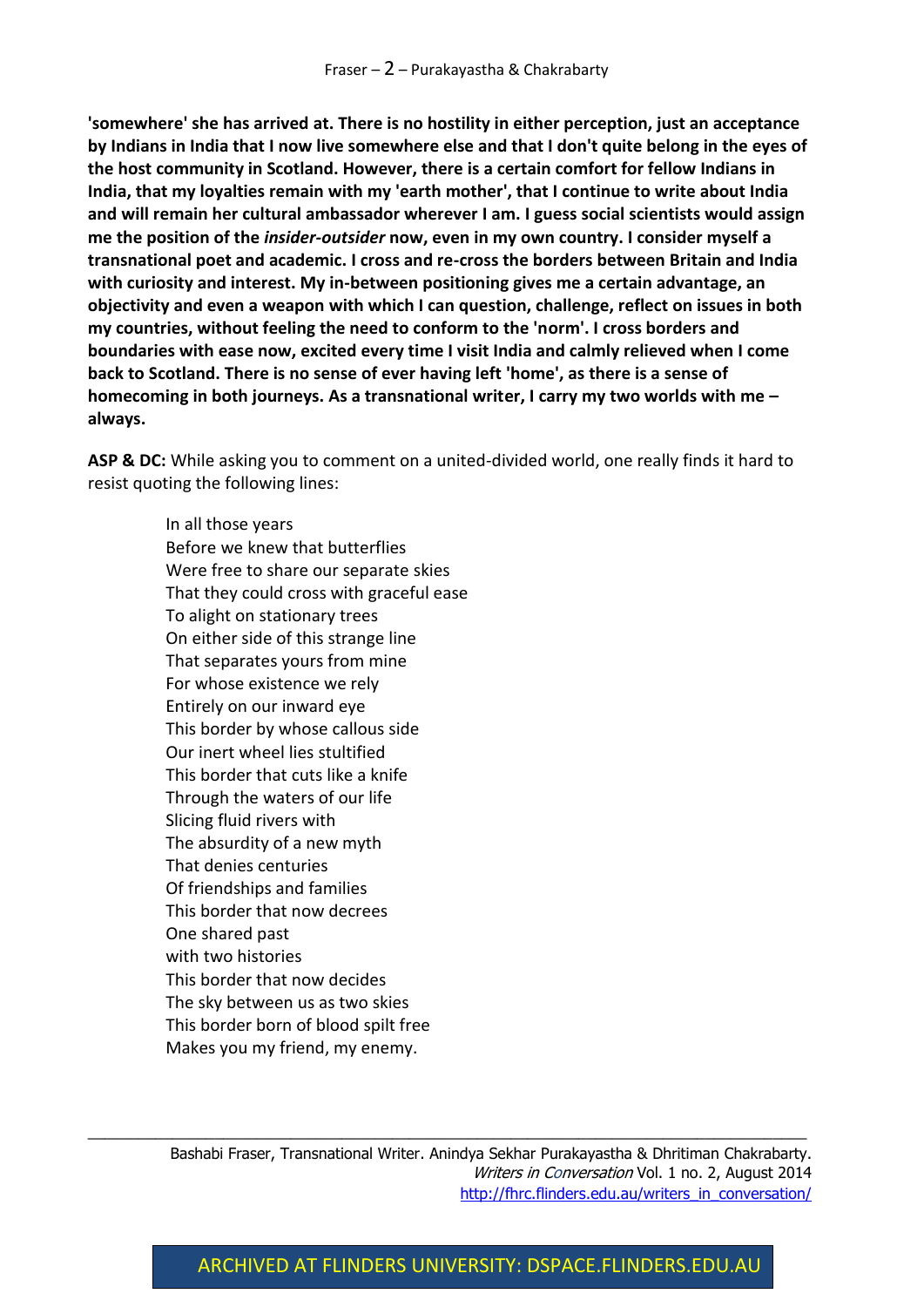Now this is indeed brilliant stuff, but how do you see the future unfolding in a world blighted with terror attacks and a more frenzied sense of ethnic identities? How does your poetry react to this?

**BF: Like Tagore, I see problems with narrow nationalism, which can easily slide into sectarian violence. The weapons lobby in the rich countries wields unimaginable power in a globalised context. It is a lucrative business, and in order to have a continuing market, conflicts are necessary. What worries me is that off shore wars are easy to distance oneself from as the reality on the ground never really hits home in the countries sending troops out and/supplying weapons in these conflict zones (except in the coffins and disabled bodies coming home).** 

**I think the other worry is our dependence on oil which has led to untold horrors in the past (the Biafra War) and the continuing instability in Iraq and Libya, bringing so much suffering to their people. Our double standards also become evident as we never raise questions about the way women are treated in Saudi Arabia, since we are so reliant on their oil, but march without hesitation into Afghanistan, knowing that that country cannot hit us back on our shores with air power and military intervention.**

**I feel sad that the world is divided as never before on religious grounds. I am alarmed at the demonisation of Islam, which can only create more suspicion and fear and I feel a sense of despair when I find that young people are willing to believe that their lives in this world are useless and they need to blow themselves up in order to kill innocent civilians whom they don't know and haven't met and so can have nothing against on a personal level.**

**I think, left to ourselves, people can forge friendships, build bridges, and dispel the notion of the 'other'. The intervention of politics, of military interference with vested interests, brings about divisions that inflame hostility between nations. Personally, I feel there needs to be more dialogue in this world – persistent dialogue. Tagore believed in what Michael Collins has called the 'liberal politics of friendship', which could bring about a meeting of minds. Tagore's many restless journeys across the world to meet leading intellectuals, artists and world leaders in his day, his historic conversations, his many talks and lectures on the world stage – always delivered on invitation – were aimed at effecting an understanding between the East and West, in the conviction that he could bring the world closer together. This is something the Scots polymath, Sir Patrick Geddes, too believed in and tried to effect through his life's work. We need more men (and women) like Tagore and Geddes today. I would welcome a world without borders as Europe has for EU citizens, but I guess that is a poet's dream and poets are allowed to dream …**

ASP & DC: Your poetic *oeuvre* is not located in a fixed geographical anchorage, you write about the Himalayas and also about the Scottish Highlands, you converge in one of your poetry books the river Ganga with the Tay – how do you befriend such diverse cultural and geographical tropes in your poetic domain? Does it happen automatically out of your multi-polar nationality or do you consciously do this to forge a transnational Muse?

**BF: I am a daughter of two brilliant geographers, so I have grown up listening to debates on attitudes to our planet's resources, environmental sustainability and the contesting pull of** 

 $\_$  , and the set of the set of the set of the set of the set of the set of the set of the set of the set of the set of the set of the set of the set of the set of the set of the set of the set of the set of the set of th

Bashabi Fraser, Transnational Writer. Anindya Sekhar Purakayastha & Dhritiman Chakrabarty. Writers in Conversation Vol. 1 no. 2, August 2014 [http://fhrc.flinders.edu.au/writers\\_in\\_conversation/](http://fhrc.flinders.edu.au/writers_in_conversation/)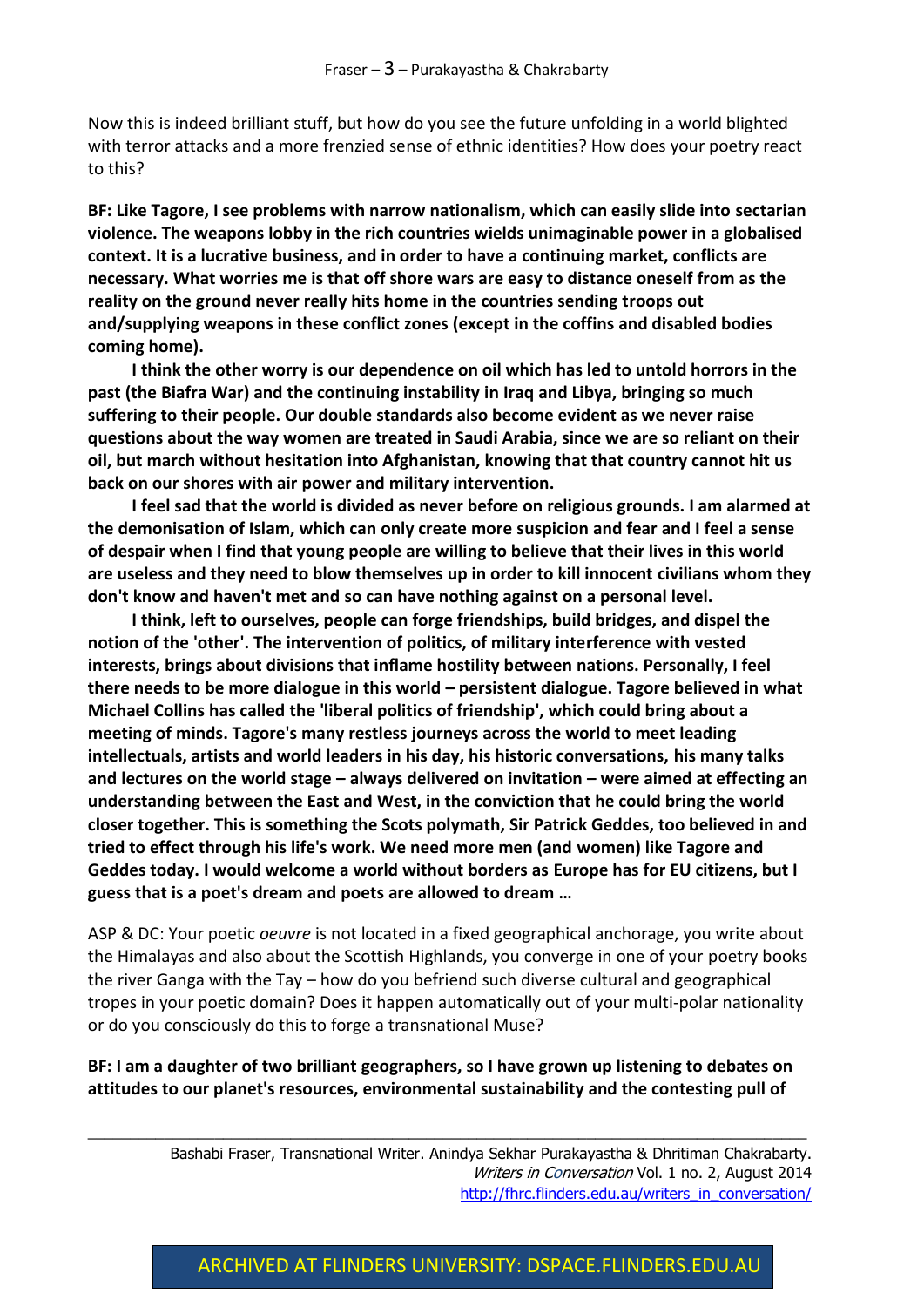**the urban and rural. Growing up on the foothills and going to school in the Himalayas, brought home the sheer majesty of the world's highest mountains. Their wooded beauty, the stunning snow-laden Kanchenjunga with its confident elegance and the explosion of range after range unfolding endlessly, made one feel quite humbled. The Himalayas were magnetic. I felt them pulling me back whenever I was away from them for a few months. I had to go back and experience the cloud country, the rolling mists, the bracing cold air and the brilliant constant sun, especially on winter days. I thought I could never really leave the Himalayas behind. But coming to the Scottish Highlands, what has struck me is the grandeur of a landscape where the hills have been smoothened by geological time. The lochs that carve a space between the vistas of hills, create a landscape that is almost magical. Here it is quite easy to imagine Nessie the monster appearing to witness the shadow play of clouds in this combination of ben and glen. Moreover, Edinburgh has her seven hills, which lend the city a rural aura with their dramatic interjection.** 

**However, as a writer who has moved back and forth between the two worlds, the consciousness of the connections between my two nations through time has been the subject of fascinating journeys for me. The Himalayas and the Highlands and Edinburgh Hills often act as a refracting lens of the 'there' from the 'here', leading to a certain geographical disorientation which can be fascinating in its many layered complexity. The rivers, the Ganga and the Tay, raise questions about the environment, about war and peace in countries harbouring nuclear warheads, while reinforcing their life sustaining reliability if we value and respect their contribution to life. And it is this validation of life that draws me to the stories rivers have to tell. They represent the transnational as they defy the political shadow lines – to borrow a term from Amitav Ghosh – and draw populations from the 'elsewhere' to their banks by the very nature of their multiple gifts. The fact that they stand as witnesses, just as the mountains and hills do, to man's many journeys, make them the embodiment of the various quests and endeavours that man has undertaken through the centuries. This is the continuity and connection between nations through people's movements and experiences, interactions and interdependence that they signify, which I find compelling and try to express through my research and writing.**

ASP & DC: Do you think that diaspora poetry should be bracketed as a specific genre or in this globalized world, diaspora poetry or transnational literature should become the norm? In other words, how do you see the emergence of future world literature premised on trans-cultural crosspollination? A kind of world without boundaries generating literature without nationalities, does it sound too naïve or are there chances of its feasibility in the near future?

**BF: Recently I was in Germersheim in Germany, presenting a paper at a plenary at a conference on the subject of Scottish Independence, intriguingly entitled 'Coming of Age and the Loss of Innocence', implying a metaphoric loss of an Edenic tranquility through a rite of passage. The debate the conference generated was riveting. One participant was Professor Ian Duncan, who spoke about Walter Scott's novels transcending Scottish Borders, having an appeal in England, Europe and America in historic romances which portray human dignity. I pointed out to Ian that my parents and grandparents generation had grown up on a diet of** 

 $\_$  , and the set of the set of the set of the set of the set of the set of the set of the set of the set of the set of the set of the set of the set of the set of the set of the set of the set of the set of the set of th

Bashabi Fraser, Transnational Writer. Anindya Sekhar Purakayastha & Dhritiman Chakrabarty. Writers in Conversation Vol. 1 no. 2, August 2014 [http://fhrc.flinders.edu.au/writers\\_in\\_conversation/](http://fhrc.flinders.edu.au/writers_in_conversation/)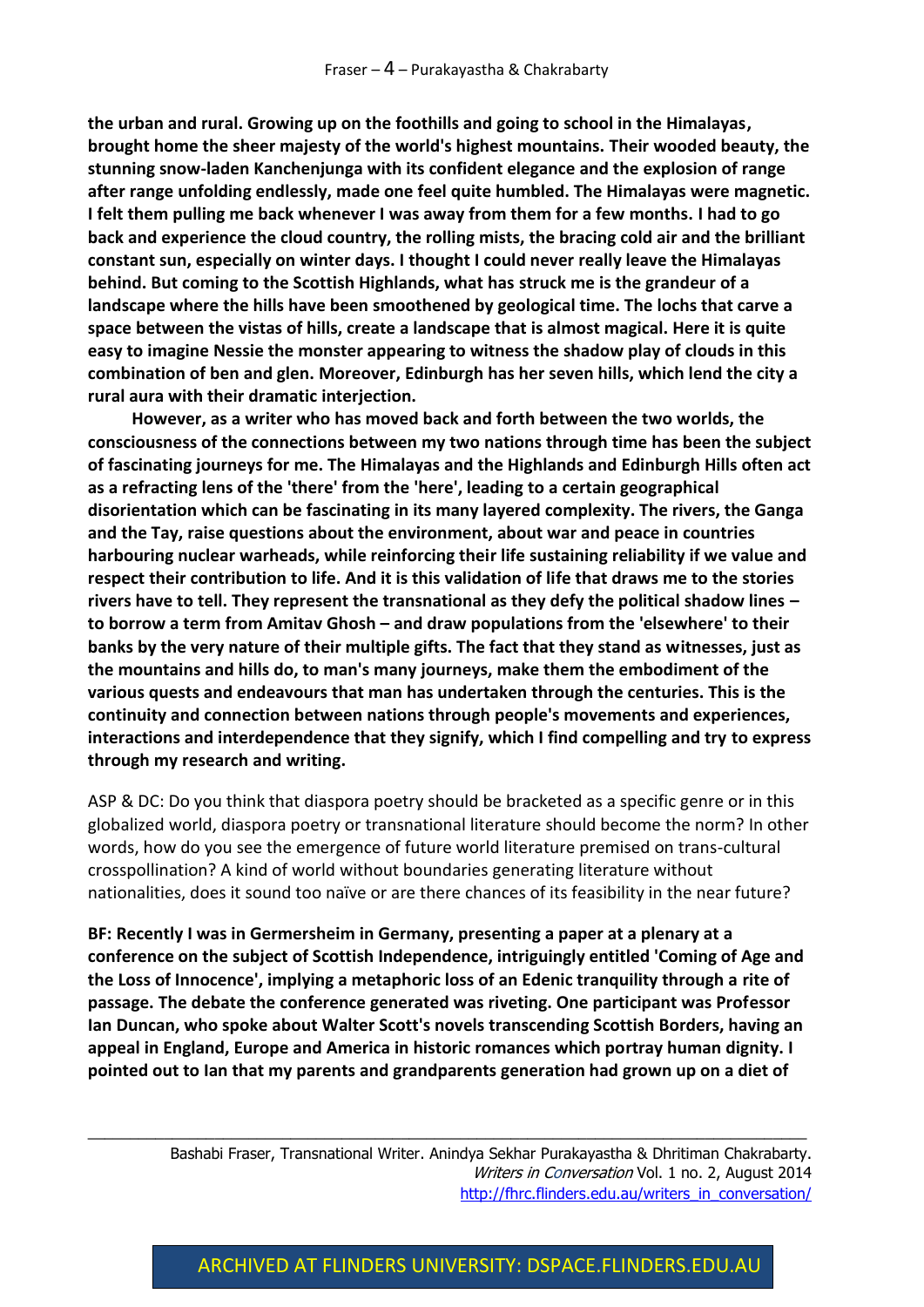**Scott's novels, reading him in English and in Bengali translations. My intervention reaffirmed Ian's proposition of Scott's work as having the status of world literature, travelling over nation-state boundaries through time, a way in which many texts of the past and today can be categorised.**

**Diasporic communities have existed through the centuries, but somehow, the term evokes an enforced uprooting and scattering through concentrated violence of communities like the Jewish, Armenian or Palestinian, who experienced trauma, a sense of loss and the pain of knowing there is no possibility of return to one's 'homeland'. However, there have been the diaspora in settler colonies, which did not come without acts of violence, as they were not willing to compromise the presence of the natives in these spaces that were appropriated by powers with superior maritime and military power. Though diasporic settler colonies retained contact with their nation of origin through trade and business links, social networks and remittances to families and donations for public works, it was a more acceptable situation that saw globalisation foster. Colonisation created the reality of contact zones, which explains why people from colonies are now 'here' because the colonial presence was once 'there' – their place of origin being now their 'elsewhere'. I guess all these forms of diaspora will continue to be formed as globalisation in trade and commerce and communication continues to be facilitated by technological advancement, bringing a speed to travel and exchange which sees transnationalism as an inevitable reality of people crossing, recrossing and even challenging borders and boundaries. Writers (and readers), as always, are as Said says, positioned. The writers in English or French, from former colonies, are a witness to this global process. And if one takes writers from the sub-continent, they can live between Delhi and London like Vikram Seth, in Canada like Michael Ondaatje and Rohinton Mistry, between Karachi and London like Kamila Shamsi, in London and New York like Salman Rushdie, in Kolkata and London like Amit Chaudhuri, between Amsterdam and Oxford like Amal Chatterjee or live in New York, Sheffield, London or Edinburgh, like Amitav Ghosh, Debjani Chatterjee, Shanta Acharya and me, respectively, but continue to make regular journeys to their country of origin, writers who are all comfortable to live somewhere else, but returning to the elsewhere in their writing, while being aware of and influenced by the local where they reside. In the somewhere, the community round these writers is changing, as new migrants arrive, new conflicts erupt in distant places which are not so distant as their repercussions are felt not just through an ever alert and selective media, but through their impact on our very lives wherever we are based. The transcultural/ transnational can only become more pertinent as a global readership shows a keen interest in Khaled Hosseini's Kabul, Azar Nafisi's Tehran, Tan Twan Eng's Kuala Lumpur or Orhan Pamuk's Istanbul. And for many writers, their vision will continue to shift between their nations – ancestral and adopted.**

ASP & DC: Tell us something about your experience and objectives as the Director of the Scottish Centre of Tagore Studies (ScoTs) at Edinburg Napier University where you teach. Why Tagore? Is it because he, like Goethe, exemplifies the idea of a world poet or world literature? What is the response of Scottish students on Tagore? You have also written a significant book on Tagore and Patrick Geddes, two towering intellectual minds of two different continents,

 $\_$  , and the set of the set of the set of the set of the set of the set of the set of the set of the set of the set of the set of the set of the set of the set of the set of the set of the set of the set of the set of th

Bashabi Fraser, Transnational Writer. Anindya Sekhar Purakayastha & Dhritiman Chakrabarty. Writers in Conversation Vol. 1 no. 2, August 2014 [http://fhrc.flinders.edu.au/writers\\_in\\_conversation/](http://fhrc.flinders.edu.au/writers_in_conversation/)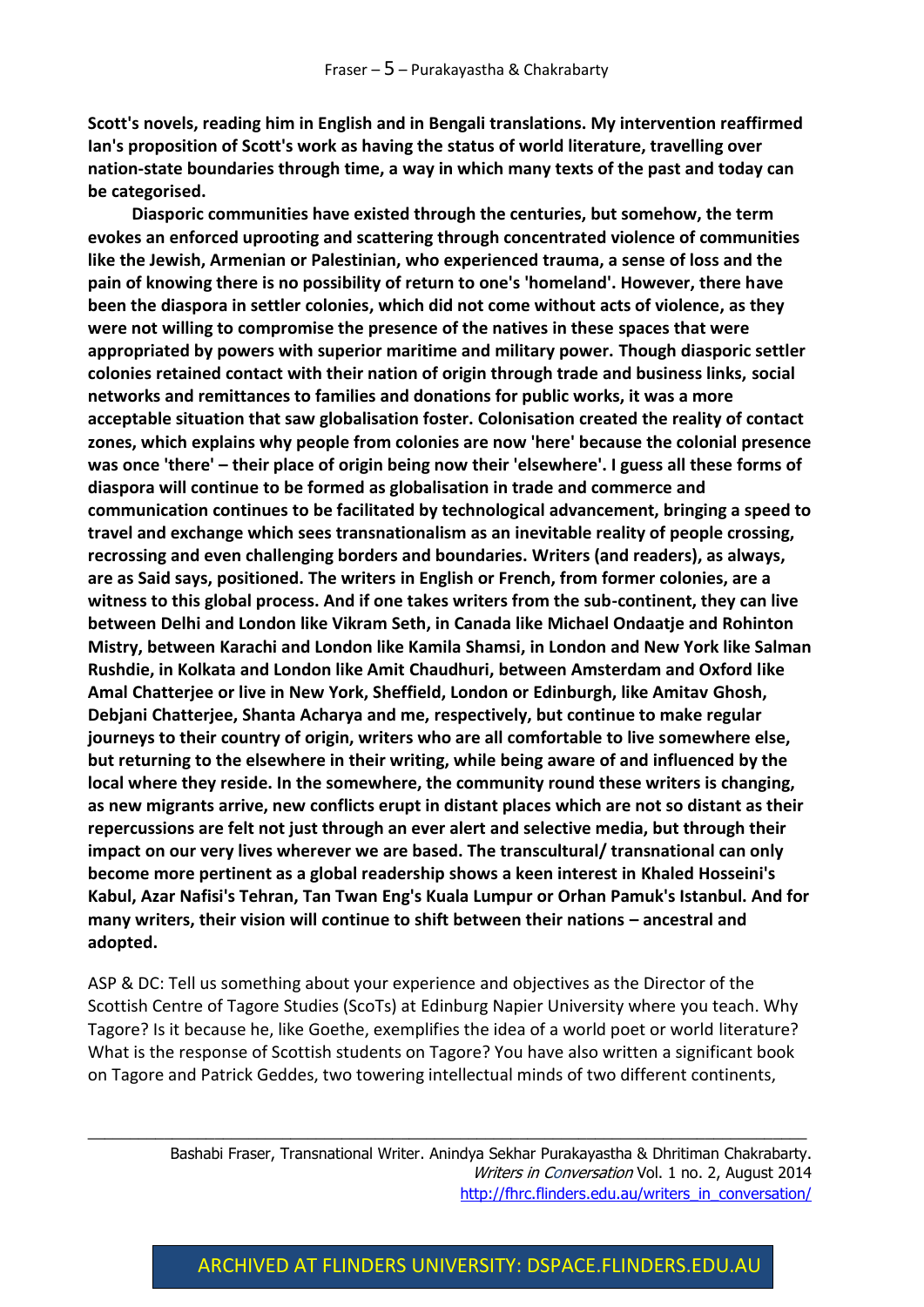converging on many issues and planning to consummate their intellectual and creative friendship through greater convergence of the two horizons. Please tell us something on this book.

**BF: When my parents went back from London to India, I couldn't understand why they did. As a child I was too polite to question them. My parents joined a campus university on the foothills of the Himalayas. Looking back, I realise it was an idyllic life. We grew up with Tagore. Every seminar, tree-planting ceremony, festival, exhibition, began with a Tagore song. Every conference was followed in the evening with a Tagore song recital and/or dance drama. We listened to his music, danced to his songs, acted his plays and read his poetry and fiction. There was always something in Tagore that could reflect every mood, fit every occasion. He was like an unfailing wellspring for our cultural expression. Tagore gave us solace and joy. Yet he had been jealously guarded by some Bengalis. Shakespeare is enjoyed by the world because he was generously allowed to travel beyond Britain's borders. I wanted to share Tagore, the Renaissance Man, rather than own him, letting others experience the richness of this great artist and activist's work and vision.** 

**At Edinburgh Napier University I have been fortunate to have the support of my colleague, Professor Linda Dryden, who has worked with me to establish the Scottish Centre of Tagore Studies (ScoTs). But it would not have come about without the impetus of our former Principal, Dame Professor Joan Stringer and the Consul General of Scotland, Dr Anil Anand and the Director General of the Indian Council for Cultural Relations (ICCR), Dr Suresh Goel. It has had the full consensus of Edinburgh Napier University's Vice Principals, our Dean of Faculty and Head of School and some of my colleagues, which has ensured the Centre's place in a Scottish University. We have introduced Tagore's work into our English syllabus and the response from students has been most encouraging.**

**I have edited and introduced the correspondence between Tagore and Geddes and the book has seen three revised editions (2002, 2004 and 2005), the last entitled** *A Meeting of Two Minds: the Geddes-Tagore Letters* **(Edinburgh: Wordpower Books). This book embodies the shared ideas of two polymaths – great thinkers who believed that education should be innovative, creative and interdisciplinary, with universities maintaining a sense of continuity with their surroundings. They believed in the efficacy of education fostered by the intimacy of campus universities and strove to establish International universities, where the world would meet in a 'nest'. They were visionaries, actively involved in projects for environmental sustainability and rural reconstruction. Both were against narrow nationalism and were warriors of peace. In their time, they were international figures; Tagore was simply known as The Poet and Geddes as The Professor. My Introduction analyses a significant friendship between two transnational men who tried to bring the East and West together through their work and writing,** 

**For there is neither East nor West, Border nor Breed nor Birth When two strong men come face to face though they come from the ends of the earth!**

 $\_$  , and the set of the set of the set of the set of the set of the set of the set of the set of the set of the set of the set of the set of the set of the set of the set of the set of the set of the set of the set of th

Bashabi Fraser, Transnational Writer. Anindya Sekhar Purakayastha & Dhritiman Chakrabarty. Writers in Conversation Vol. 1 no. 2, August 2014 [http://fhrc.flinders.edu.au/writers\\_in\\_conversation/](http://fhrc.flinders.edu.au/writers_in_conversation/)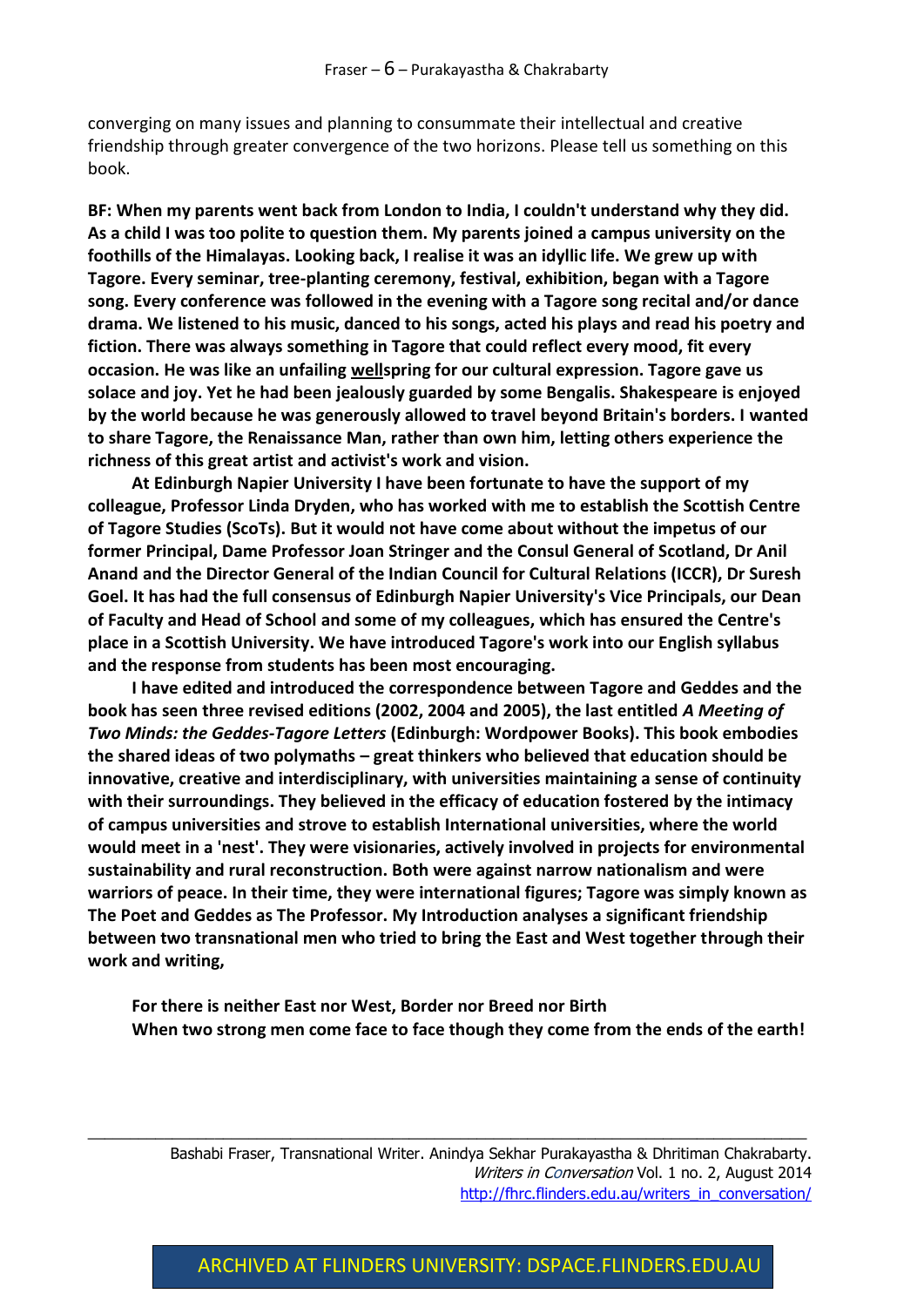ASP & DC: Keeping aside the utopia of a world literature/world writer, if we focus on the praxis, what is your take on contemporary global ground realities? While notions of a unified world sounds fine, how would you react to issues of racial divide and ethnic discrimination as a poet? To put it straight, do you find yourself alienated in a 'foreign-native' land? Do you see yourself as the Other and does your poetry have anything to say on this question of alterity and otherification?

**BF: Poets, and in fact, writers, are political, as they have to take a stand on various issues. As a South Asian writer in Scotland, I belong to that in-between space, interstitial as Bhabha would call it. However, I come from a family that has been displaced by Partition and experienced the post-Partition struggle as a post-Midnight child, growing up in a Bengal where the refugee from east Bengal was not quite welcome. We, as Bangals, were the Other in a divided nation. In 1964, we witnessed communal violence in the then Calcutta and once again experienced dislocation as my parents opted to move to North Bengal.** 

**Yet here, with time, I have seen the steady erosion of communal harmony in the Darjeeling Himalayan district with disruptive separatist movements that continue to threaten further vivisection through the demand for new borders, effecting a polarisation of communities along ethnic lines and a further truncated state. I am left wondering –will my extended family members and friends once again be forced to become uprooted once again? We seem to need to create the other to justify our selfhood and appropriation of demands for the allocation of privileges and opportunities. It comes from a deep sense of human insecurity and a lack of faith in our own potential and possibilities for achievement or fulfilment. I have several poems on the divisions we create amongst ourselves in poems like 'This Border' which you quote above, 'Borders and Boundaries', 'Barbed Wire', ' Walled in/Walled out', 'War', and 'This Difference'. Wherever I am, I will continue to write from the margins as it were.**

ASP & DC: You once made a very important observation on the vocation of the writer, saying that a writer has to be political in her poetic/literary outbursts and therefore, the question arises, how would you react to current geo-political issues? Should a writer be involved in political concerns or keep an aesthetic distance?

**BF: I have been writing a series of poems called 'Letters to my Mother'. My mother died in 2005. She was a very sensitive person with a great intellect. She was gentle but always a staunch believer in non-violence. I could speak to her about everything – about world politics, international terrorism, occupation armies, civil war, unequal distribution of the world's resources, deprivation of women in many societies, of global warming and climate change and of the widening gap between the haves and have-nots of this world. For a long time after my mother's death, I could not write about her. Then one night I saw her in a dream, not as she was in her last few months of acute dementia, but as she had always been, observant, caring, resourceful and warm. I awoke and the poem wrote itself like a gift from somewhere and that was the beginning of this series which I am editing now to be published this year as letters in which I 'talk' to my mother about geo-political issues as I would have done if she had been alive. But in this forthcoming collection, there are poems to other** 

 $\_$  , and the set of the set of the set of the set of the set of the set of the set of the set of the set of the set of the set of the set of the set of the set of the set of the set of the set of the set of the set of th

Bashabi Fraser, Transnational Writer. Anindya Sekhar Purakayastha & Dhritiman Chakrabarty. Writers in Conversation Vol. 1 no. 2, August 2014 [http://fhrc.flinders.edu.au/writers\\_in\\_conversation/](http://fhrc.flinders.edu.au/writers_in_conversation/)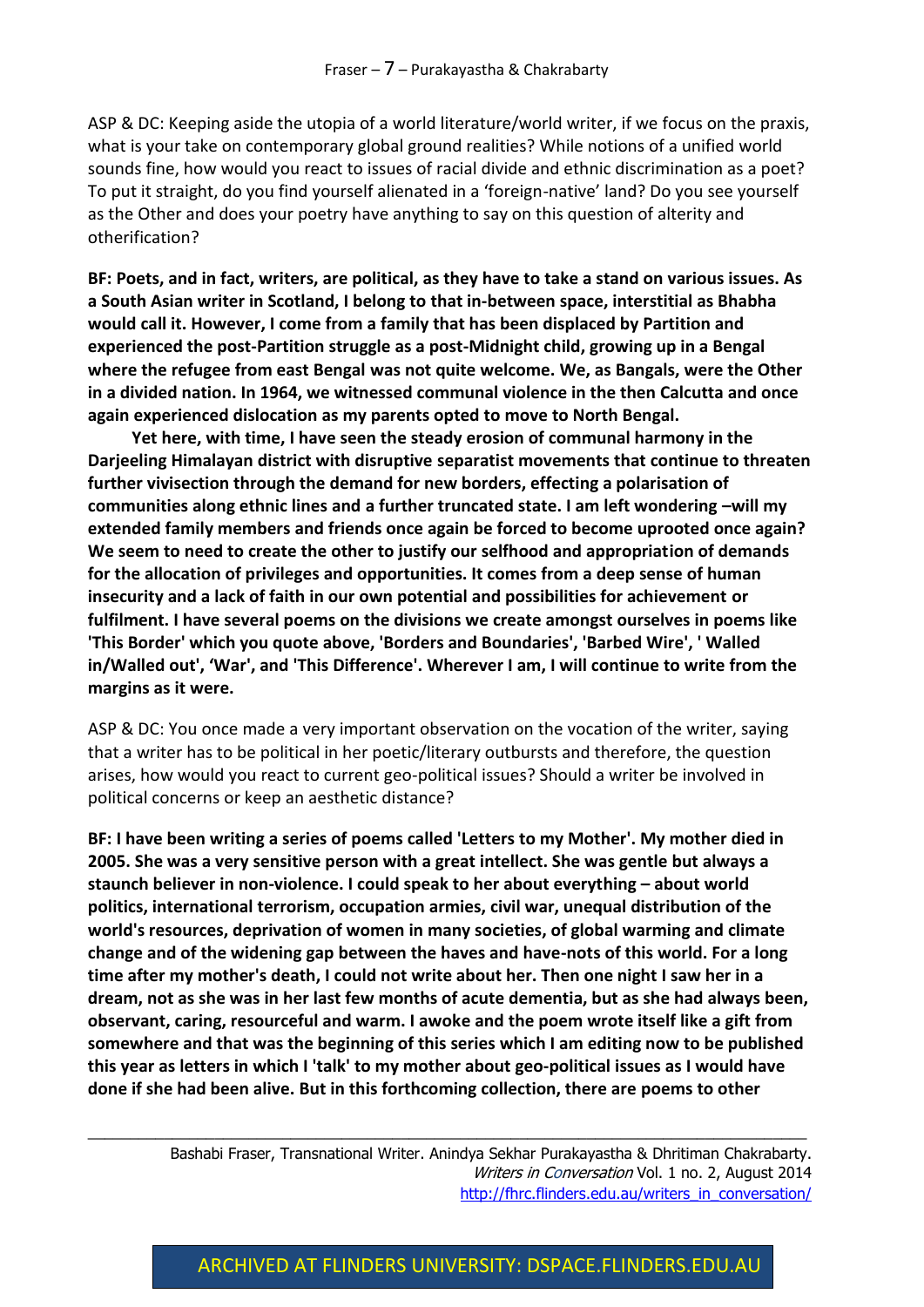**women, to other mothers, so the book, as my publisher has suggested, will be called 'Letters to my Mother and Other Mothers', voicing my concerns, thoughts and responses to global and social concerns and as they affect women's lives.**

ASP & DC: Your recent epic *From the Ganga to Tay* is a brilliant attempt to concretise the dialogue between two rivers, longest in their own respective lands. The idea of an epical conversation between two of the most important rivers materialises a conversation of two different cultures, and yet it unearths the commonalities between the two rivers / cultures. In the riverine conversation you brilliantly dragged in issues of colonialism, the atom bomb, revolutions, jute trades of Empire, ecology, spiritual/material binaries and so forth. The photographs that adorn the book are also magnificently akin to the theme of the poem. Would you like to call it a post globalised *Waste Land* that generates unlike T.S. Eliot's apocalyptic monologue of Tiresias, a global multivalence of concerns about the past, the present and the future? The poem significantly ends with the word 'shanti' too.

**BF: Rivers stand for continuity and embody the certainty of a sustainable environment. They nurture life and are witness to the growth of civilisations on their banks. The Ganga and the Tay are rivers which have a shared history of a colonial encounter and an interchange, their economies linked in a seesaw of experience affected by world trade and world wars. Their journeys mirror the various compromises they have to make to woo a resisting landscape and carve their path from their inception to the final confluence with the sea. Their tide and ebb, their disastrous excesses and their despair in times of elusive rain clouds, capture the moods of human successes and trials. But as a postcolonial, transnational writer, rivers for me signify sustenance, if heeded and respected. I am aware of the atrocities man can afflict on man. But I do believe, that like Tagore and Geddes, like the Ganga and the Tay, nations can converse and communicate and come together through a deeper understanding generated through dialogue, which cannot be effected through weapons, and water, not thunder or fire, can bring about this Shanti – Peace.** 

ASP & DC: Can we say that your epic *From the Ganga to Tay* is a real postcolonial epic, because while it writes back to the Empire it also constitutes the space for the East to render its own story? It chronicles through the dialogue of two rivers, both the clash of civilisations and at the same time forges a way forward on the plank of greater cross-civilisation understanding? We felt that this poem of yours should find a place in the university curriculum of both Britain and England, because it has the potential to help revisit history and to plan a better future of transnationalism. What is your take on that?

**BF: The poem has been narrated at concerts by leading actors and storytellers and poets, with Ganga speaking as the Mother Goddess and Tay – of Celtic and Nordic divine heritage with his northern masculine pragmatism – conversing against the backdrop of music, both classical and folk, from the East and West, played by a talented musician and composer. In its tracing of a shared history between nations, through space and time, it has the epic sweep of the very rivers whose voices we hear as they meander across the page, mirroring their deliberate search for a course in forcefully carved pathways, reinforcing their essential** 

 $\_$  , and the set of the set of the set of the set of the set of the set of the set of the set of the set of the set of the set of the set of the set of the set of the set of the set of the set of the set of the set of th

Bashabi Fraser, Transnational Writer. Anindya Sekhar Purakayastha & Dhritiman Chakrabarty. Writers in Conversation Vol. 1 no. 2, August 2014 [http://fhrc.flinders.edu.au/writers\\_in\\_conversation/](http://fhrc.flinders.edu.au/writers_in_conversation/)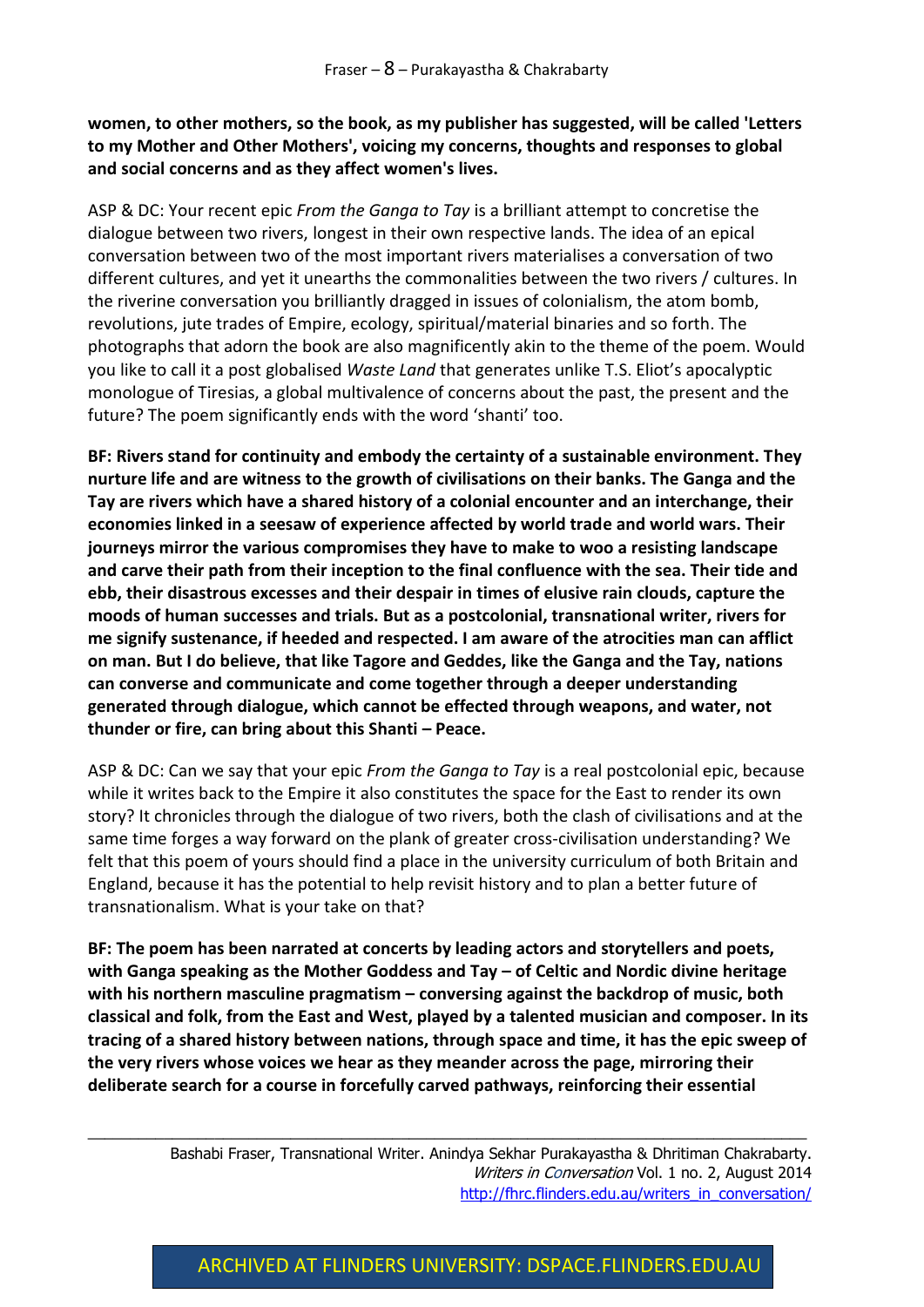**presence to reaffirm with deliberate vigour that if life is to continue on our planet, it can, with the philosophy of life-sustaining flowing fresh water. Their rhythms signify the rhythm of life itself, their music spells harmony and they defy political shadow lines in their transcultural journeys that embrace humanity in a social inclusion that is desirable if not fully attainable. As a postcolonial transnational text and a modern epic, yes, it would be good to see it on English Literature curricular, but that is a decision for others involved in framing the canon to make.**

ASP &DC: In your anthology of poems, *Tartan & Turban*, one comes across the East in many ways, in poems like, 'I am the Absolute'*,* or in other poems of your earlier anthology*, Best Wishes from Edinburgh,* you have engaged with figures and images from the Indian pantheon such as Goddess Durga, images of Indian festival of colour like Holi and narrated about Kathak, the famous North Indian classical dance form. Now are they just an attempt to exoticise the poetic oeuvre or to assert for the multivalence and polysemic taxonomy of a transnational poet?

**BF: Since India has always remained a part of me even when I have travelled away from her, I have retained an intimacy with her culture, her festivals and her diversity as I grew up amidst her vibrant reality, a participant in her social fabric. I have trained in Kathak and have a Sangeet Visharad in the dance form, have taught, performed and choreographed and directed dance shows and dance dramas. I dance, sing, write the rhythms of India and always will. But I have also felt the transfusion of Western music in my creative oeuvre, right from the time I was seven, when I was in London. In truth, when I left London as a child, London didn't leave me. Now I have left India, but India hasn't left me. And I know that if I leave Scotland, Scotland won't leave me.** 

**Since I have (re-)crossed boundaries of nation, journeyed physically away from my homeland, I guess, like many transnational writers, I take on the role of a cultural ambassador, explaining and bringing the East to the West and the West to the East. It is not a consciously chosen self-imposed task, but an inevitable positioning of a writer who is influenced and moved by multiple experiences and absorbs the 'elsewhere' and the 'somewhere' and imbues them with her own views, which perhaps, becomes a recognisable 'voice'.**

ASP & DC: In poems such as 'Borders and Boundaries' and 'War', your political sense comes to the fore. How would you react to the current geo-political conjuncture? As a poet are you hopeful of a just, war free world which is to come? In other words, how do you visualise what Giorgio Agamben called the coming community'?

**BF: The younger generation in Northern Ireland has taken a stand. They have told their fathers and grandfathers that the Troubles which were nurtured by an indoctrinated enmity had not done anything to uplift the economy of their region or create opportunities for development and a sustainable future for them. They had had enough of violence and destruction. The violence of the older generation had given them nothing of prosperity, peace or stability. This generation was not ready to carry the same arms and patrol the** 

 $\_$  , and the set of the set of the set of the set of the set of the set of the set of the set of the set of the set of the set of the set of the set of the set of the set of the set of the set of the set of the set of th

Bashabi Fraser, Transnational Writer. Anindya Sekhar Purakayastha & Dhritiman Chakrabarty. Writers in Conversation Vol. 1 no. 2, August 2014 [http://fhrc.flinders.edu.au/writers\\_in\\_conversation/](http://fhrc.flinders.edu.au/writers_in_conversation/)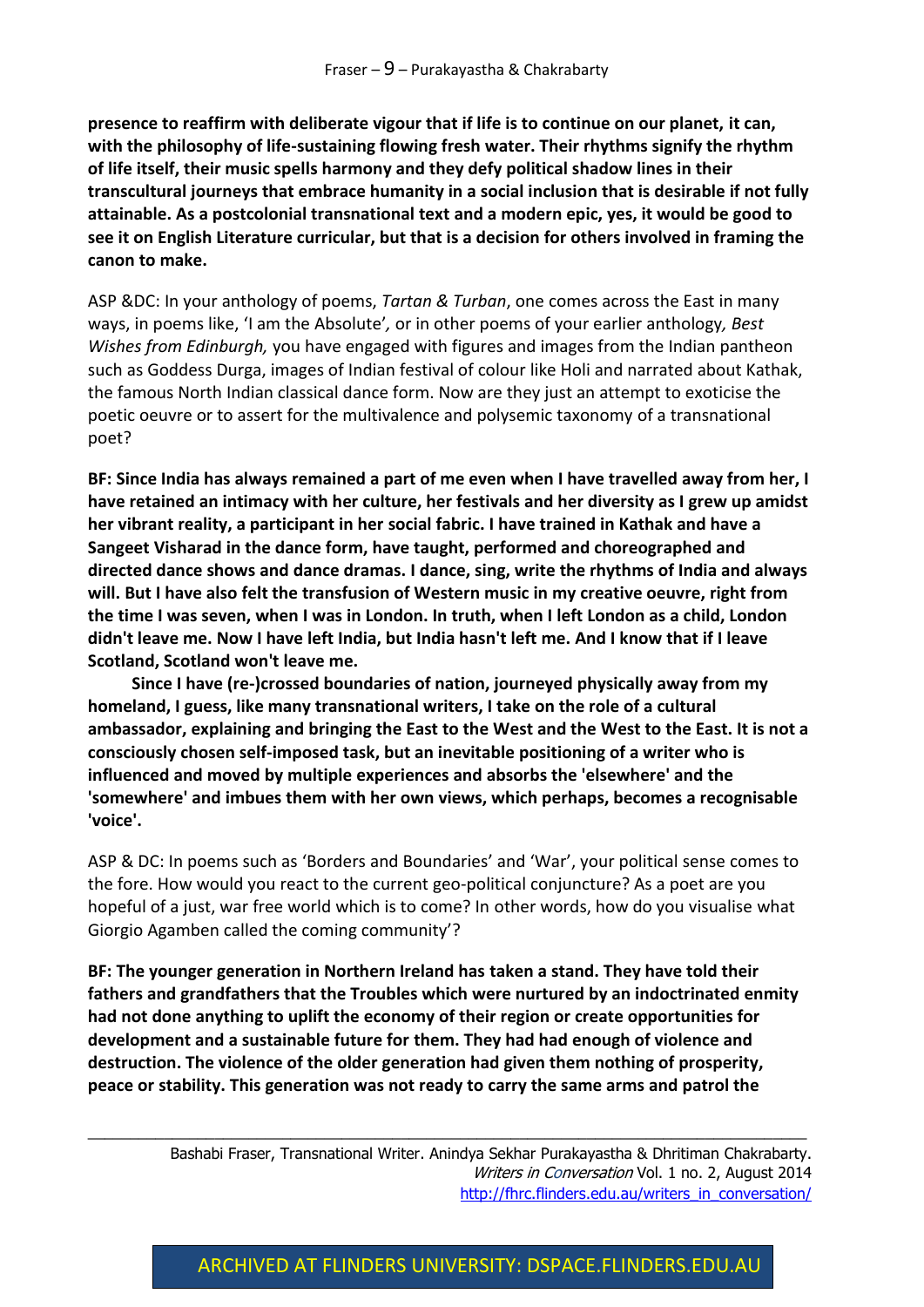**streets of Belfast or Derry, looking for targets as their forefathers had done. The same has happened in Iran where the young will not be held back with the rhetoric of enmity with the West and the world in the name of defending their religion, but want to live normal lives with freedom of thought and expression, be creative and see modernity flow back into their rich socio-cultural economic fabric. Talks have begun with these once isolated nations and borders have been and are being dissipated and challenged as Ireland has a Parliament where both parties meet on a platform with common consent and the new Iranian President meets and shakes hands with the American President with the current Ayatollah's approval. So dialogue is possible to ensure a conflict-free world. 'Borders and Boundaries' reflects on the arrogance of power where we jealously guard our own frontiers but have no qualms about invading other lands. Another poem of mine, 'This Border', is in the voice of a child speaking to his friend as their shared lives are splintered when a mindless border fragments a nation. 'War' was written after the disturbing news of two friends – one Catholic and the other Protestant– being murdered for daring to build a friendship across religious boundaries of social acceptance. As long as weapons-making remains a lucrative industry, the world will need to create conflict zones to justify all lethal production. Princess Diana did campaign to ban landmines and succeeded. Maybe we need a people's movement to say 'NO' to the production and use of weapons. We also need more dialogue between powers, more efforts to foster communication between people, and dissipate ideas of difference and distance that allow the constructs of the 'us' and 'them' in an oppositional imaginary that is damaging to the prospect of transcultural interchange.**

ASP & DC: In your poems like 'Shadow Lines', you articulate your disgust against a world ravaged by borders and shadow-lines of separations amongst nations in lines like:

I am the Daughter of the earth. I was born to walk free to traverse her expanse to thrive in liberty… it was my body that they Riddled with no trace of sorrow chopping and scattering it with no thought of tomorrow.

What future do you envisage of transnational poetry such as yours, which perhaps can bring forth a cross-border and trans-border poetics into play?

**BF: What is reassuring is that I am not alone, as poets across space and time have willed a world without borders and restrictions to be written into existence, and become emblematic of the voice of a nation that reaches out to other nations. I can immediately think of Kazi Nazrul Islam, Rabindranath Tagore, Jack Mapanje, Chenjerai Hove, Dunya Mikhael, GhareebIskander, Mahmoud Darwish, Dennis Vincent Brutus, Nguyen Chi Thien, Shi Tao, Cheran, Natalya Gorbanevskaya, Tenzin Tsundue, W.H. Auden, Hamish Henderson and Liu Xiaobo to name a few. One hopes that the power of poetry from multiple poets can pierce the stratosphere with the brilliance and constancy of a constellation from which we cannot** 

 $\_$  , and the set of the set of the set of the set of the set of the set of the set of the set of the set of the set of the set of the set of the set of the set of the set of the set of the set of the set of the set of th

Bashabi Fraser, Transnational Writer. Anindya Sekhar Purakayastha & Dhritiman Chakrabarty. Writers in Conversation Vol. 1 no. 2, August 2014 [http://fhrc.flinders.edu.au/writers\\_in\\_conversation/](http://fhrc.flinders.edu.au/writers_in_conversation/)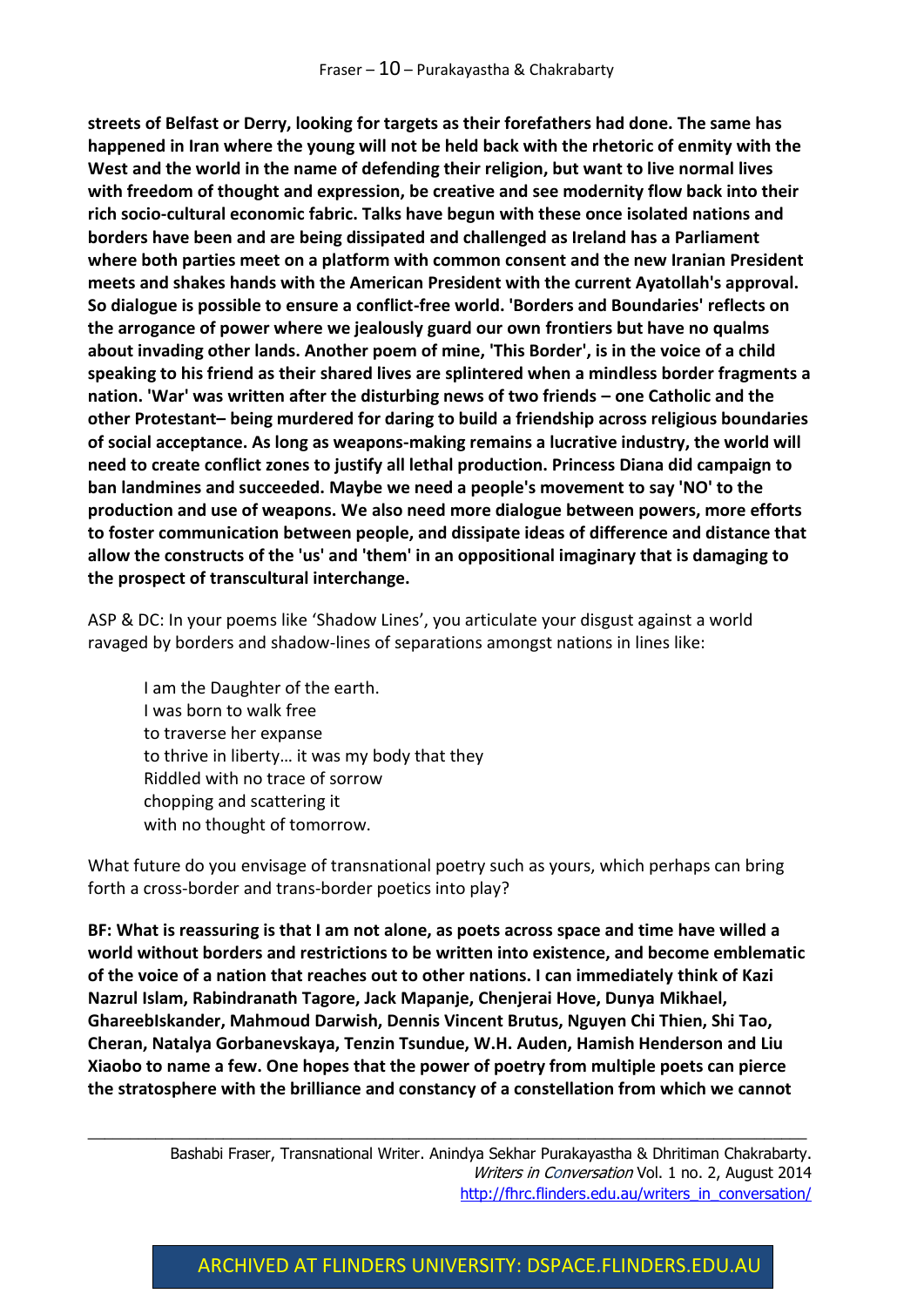#### **turn away without losing the only magical light that might be left to us on our darkest of journeys.**

ASP & DC: You once famously said in one of your oft-quoted poems

of living between two world That I cannot maintain.

Have you ultimately found means to maintain the two horizons of your life or do you see the possibility of the two worlds coming together? How do you negotiate the two worlds now?

**BF: Wherever I am, I see my other land through a refracted light and lens as an ever-present luminous reality. This does not mean to say that my mind is always 'elsewhere', though physically I may be grounded in a temperate or tropical reality. What it does mean is that I have a dual existence, where the 'here' and 'there' merge and converge; at its best, it can be a prismatic luminosity of rainbow inclusivity and at its worst, it can be bafflingly disorienting. However, it is where I belong, a no-man's interstitial space which I have chosen as my own, a mindscape of immense creative potential and possibility.** 

ASP & DC: In your earlier works, the lyrical and meditative tone of your descriptions and the concentrated depth of your intense poetic moments are found engraved in your lines. You appear more in those poems a personal poet, or a poet ensconced within her own world of memorabilia, pathos and pure lyricism. However, interspersed within these rich lyrical and personal strains are occasional glimpses of strong socio-political positions in poems such as 'A Living Death' (dealing with widow burning), 'There is no body to Bury' (hate crimes and communal killings), 'Ayodhya' (communal politics), etc. This really widens your horizon and demonstrates how poetically dexterous and at the same time ethico-political you can be at the same time. Would you like to elaborate on this?

**BF: Personal pain can be countered and even surmounted through poetry. However, when one puts one's own tragedies in perspective, the overwhelming injustices of society, the magnitude of an unforgivable violence on a national scale can erupt in a volcanic outpouring of anguish and fury in poetry. Behind the passion and anger are the fine tools of form and metaphor, chiselling words, hammering lines to a harmonious acquiescence that can then carry the burden of an offering.** 

**This unembarrassed love affair with words and form has found an outlet in one of my recent collections,** *Ragas & Reels: poems on migration and diaspora* **(2012) which has photographs by Herman Rodrigues chronicling the Scottish-Indian connections, as Scots went to India and brought back names and ideas which populate the Scottish landscape in fragments of a cultural encounter. The book also records visual stories of South Asians in Scotland, who are here, because the Scots were once there, reaffirming a long historic connection in a postcolonial, diasporic reality. These 'New Scots' bring South Asian flavours and colours to Scotland in their cuisine, their fabric designs, their festivals and places of worship. They bring their professional expertise as doctors, engineers, scientists, academics,** 

 $\_$  , and the set of the set of the set of the set of the set of the set of the set of the set of the set of the set of the set of the set of the set of the set of the set of the set of the set of the set of the set of th

Bashabi Fraser, Transnational Writer. Anindya Sekhar Purakayastha & Dhritiman Chakrabarty. Writers in Conversation Vol. 1 no. 2, August 2014 [http://fhrc.flinders.edu.au/writers\\_in\\_conversation/](http://fhrc.flinders.edu.au/writers_in_conversation/)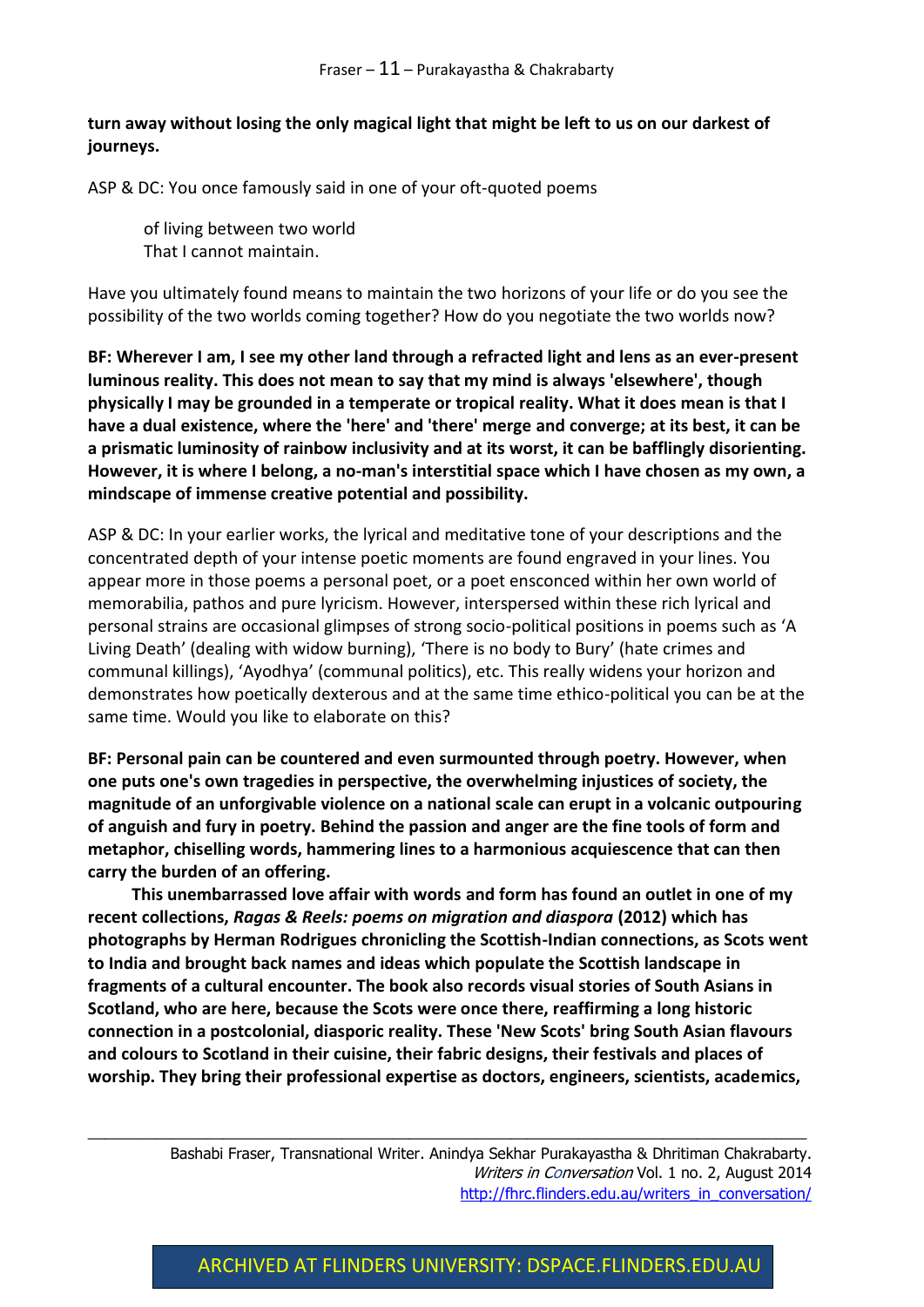**business entrepreneurs, chefs, and artists to the nation a multidimensionality that pushes the boundaries of race and colour, underscoring Scotland's pluralism. The collection recognises a charging globalisation, as many South Asians are now itinerants as students and computer experts who are a young, footloose generation who have their eye on the horizon, who have stopped temporarily in Scotland drawn with a magnetic pull, but this young wave of incomers will move on as the world beyond beckons as their playground of opportunities. The book shows how the South Asian diaspora settle and scatters across the globe and many now return to a transformed, economically burgeoning sub-continent. The poems in this book are narratives of individuals and communities, who have contributed to Scottish society, raising fresh questions of social justice and social inclusion as a desirable future for Scotland as a nation. The poems play with stanzaic form, using couplets, tercets, quatrains, or five, six, seven and eight line stanzas, exploring a range of forms from the sonnet, villanelle, concrete poem, acrostic, linked haiku, tanka to free verse. While they reflect on Herman's telling images, and as such, can be seen as companion pieces, they have the freedom of artistic expression and can thus stand alone in their evocative appeal, borne of a storytelling impulse and a linguistic and formative virtuosity. I had great fun shaping each verse story on the page to make the lives of a sub-continental population come alive for me and the reader.**

**Many of the communities in Scotland have come here from conflict zones at different periods in the world's history, and as I see the world continuing to erupt with divisive politics driving fresh rifts into multicultural societies, I continue to respond to events which affect individuals and communities as poets must, with an urgent sense of anxiety and a salvageable truth that lies in human potential and its power to be creative and restorative – a faith that Tagore sustained even when he witnessed the world being subsumed by the flames of World War II from his deathbed in 1941 in Kolkata. Tagore felt that the East could bring some solace and a sense of sublimation to the West, in the message from its ancient philosophy that remains relevant in a modern world. This is something I believe poets can do, that is, strive to bring the East and West closer through a continuing dialogue through poetry which embodies the rhythm of life itself, reinforcing a harmony that can be founded on the restorative power of peace – shanti.**

ASP & DC: Professor Fraser thank you so much for speaking to us at such length about your writings and related issues.

\_\_\_\_\_\_\_\_\_\_\_\_\_\_\_\_\_\_\_\_\_\_\_\_\_\_\_\_\_\_\_\_\_\_\_\_\_\_\_\_\_\_\_\_\_\_\_\_\_\_\_\_\_\_\_\_\_\_\_\_\_\_\_\_\_\_\_\_\_\_\_\_\_\_\_\_

*Anindya Sekhar Purakayastha, formerly Assistant Professor in Central University of Orissa, now teaches in the Department of English, SKB University, Purulia, India. He has contributed to journals like* Parallax, International Journal of Zizek Studies, Canadian Journal of Native Studies, Postcolonial Studies, South Asian Review *(Pittsburgh),* Contemporary South Asia, Journal of Postcolonial Writing, Journal of Post-colonial Cultures & Societies *(Wrights State University),*  History and Sociology of South Asia *(Sage) and* Journal of Indian Council of Philosophical Research*. His has contributed to the book,* Media and Utopia: Imagination, History, Technology *(Routledge), forthcoming in 2014. His area of postdoctoral research is radical political theology* 

 $\_$  , and the set of the set of the set of the set of the set of the set of the set of the set of the set of the set of the set of the set of the set of the set of the set of the set of the set of the set of the set of th

Bashabi Fraser, Transnational Writer. Anindya Sekhar Purakayastha & Dhritiman Chakrabarty. Writers in Conversation Vol. 1 no. 2, August 2014 [http://fhrc.flinders.edu.au/writers\\_in\\_conversation/](http://fhrc.flinders.edu.au/writers_in_conversation/)